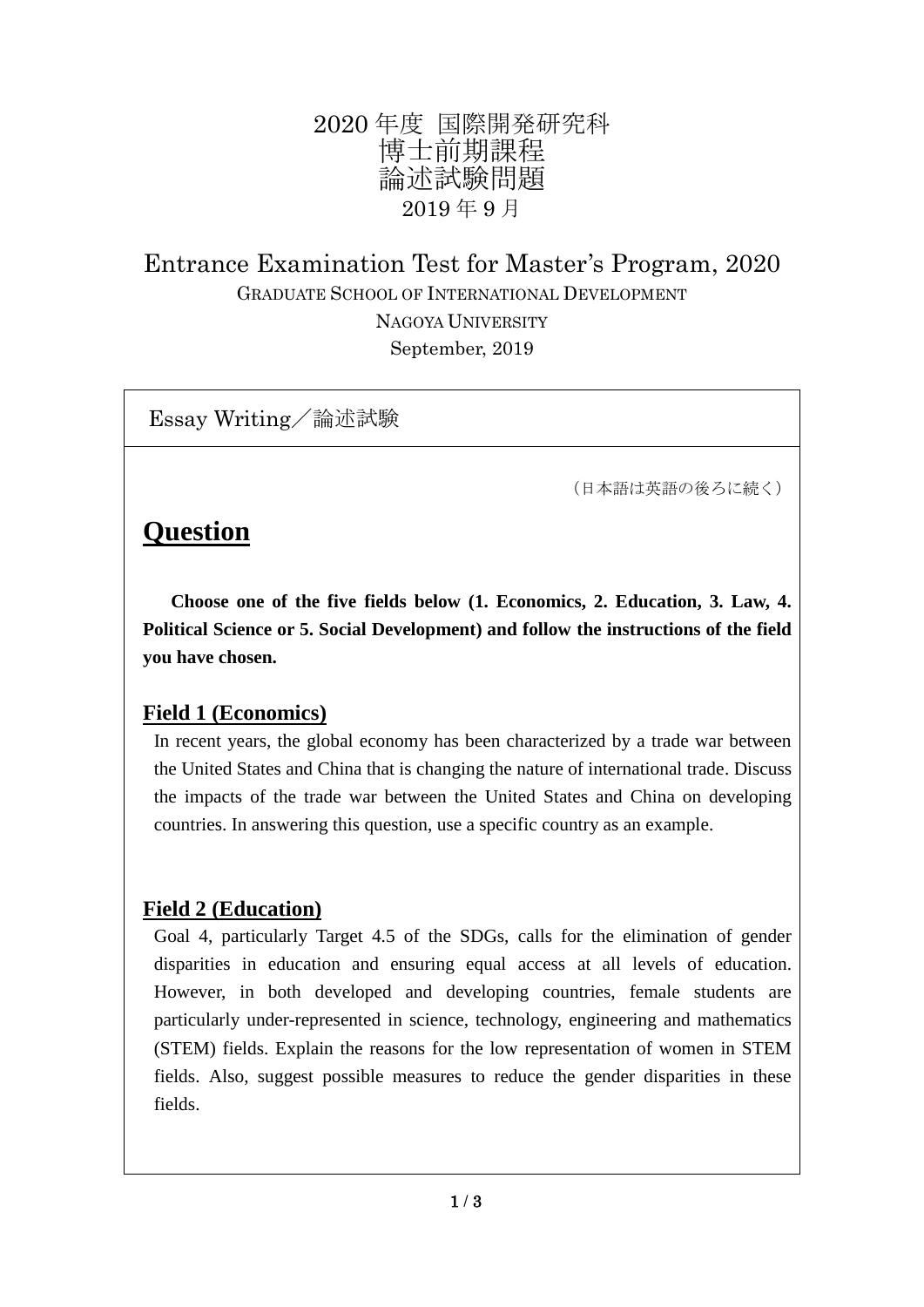### **Field 3 (Law)**

Choose one of the six questions below:

- 3a. Explain what the independence of the judiciary is and discuss the relationship between the independence of the judiciary and democracy.
- 3b. Discuss the impact of legal protection of property rights on socioeconomic development.
- 3c. Discuss the protection of refugees in international law.
- 3d. Discuss the legislative role of the General Assembly and the Security Council of the United Nations.
- 3e. Explain the current WTO crisis.
- 3f. Explain the proposed International Investment Court System.

### **Field 4 (Political Science)**

Discuss when and how it is possible for public protests to influence policy outcomes.

### **Field 5 (Social Development)**

--------------------------------

Describe two measures or policies for social development implemented by international organizations or governments, then discuss the similarities and differences between the two.

# 問題

以下の 5 つの分野 (1.経済、2.教育、3.法学、4.政治、5.社会開発)から 1 つを選び、選択した分野の指示に従って解答しなさい。

# 分野 1(経済)

近年、グローバル経済は米中間の貿易戦争によって特徴づけられている。米 中間の貿易戦争が開発途上国に与える影響を論じなさい。解答するに当たり、 特定の国を例として用いなさい。